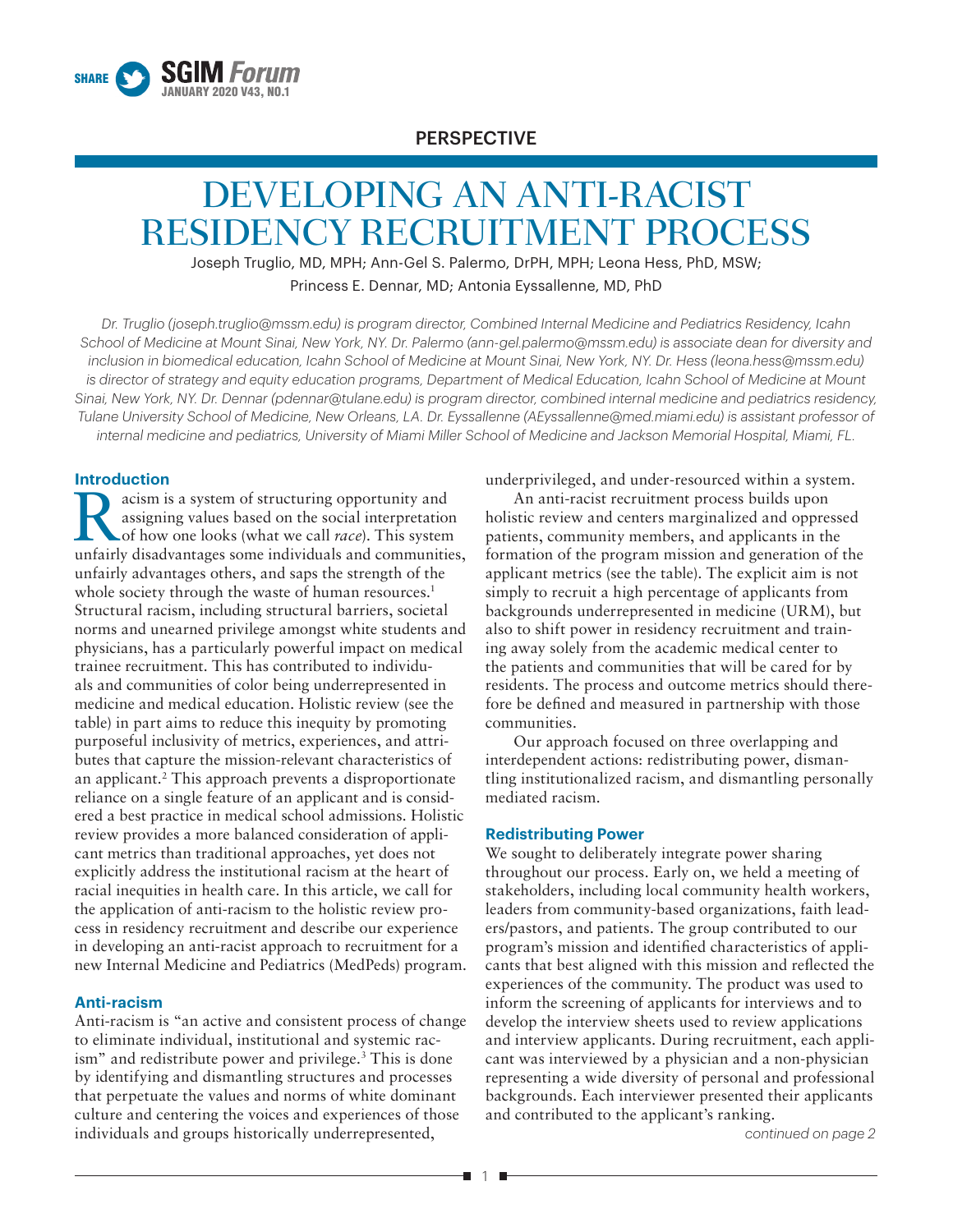

| <b>Application of Anti-racism to the Holistic Review Process</b>                                                                                                                                                                                                                                                                                                                                                    |                                                                                                                                                                                                                                                                           |
|---------------------------------------------------------------------------------------------------------------------------------------------------------------------------------------------------------------------------------------------------------------------------------------------------------------------------------------------------------------------------------------------------------------------|---------------------------------------------------------------------------------------------------------------------------------------------------------------------------------------------------------------------------------------------------------------------------|
| <b>Holistic Review Process<sup>2</sup></b>                                                                                                                                                                                                                                                                                                                                                                          | <b>Anti-racist Review Process</b>                                                                                                                                                                                                                                         |
| Selection criteria are<br>broad-based<br>$\bullet$<br>clearly linked to school<br>٠<br>mission and goals<br>promote diversity                                                                                                                                                                                                                                                                                       | Mission, goals and concepts of<br>excellence are defined in partnership<br>with marginalized and oppressed<br>patient populations.                                                                                                                                        |
| A balance of experiences, attributes,<br>and academic metrics (EAM) is<br>Used to assess applicants with<br>the intent of creating a richly<br>diverse interview and selection<br>pool and student body;<br>Applied equitably across the<br>٠<br>entire candidate pool; and<br>Grounded in data that provide<br>$\bullet$<br>evidence supporting the use of<br>selection criteria beyond grades<br>and test scores. | The assessment of EAM<br>Seeks to promote social and<br>ò.<br>racial justice<br><b>Explicitly prioritizes stated values</b><br>$\bullet$<br>of patients/community<br>Eliminates those metrics that<br>$\bullet$<br>perpetuate structural racism and<br>unearned privilege |
| Individualized consideration to<br>$\bullet$<br>how each applicant may contribute<br>to the learning environment<br>and practice of medicine<br>Balancing the range of criteria<br>$\bullet$<br>needed in a class to achieve the<br>outcomes desired by the school                                                                                                                                                  | Individual and structural racism<br>$\bullet$<br>explicitly included in assessment<br>Recognition of challenges of white<br>$\bullet$<br>admission staff and committee<br>members in identifying and valuing<br>the contributions of applicants<br>of color               |
| Race and ethnicity may be<br>considered only when:<br>narrowly tailored to achieve<br>mission-related educational<br>interests and goals associated<br>with student diversity<br>considered as part of a broader<br>mix of factors                                                                                                                                                                                  | Power and privilege (amongst applicants,<br>faculty, and community) are universally<br>considered and explicitly discussed in<br>program design and while making<br>recruitment decisions                                                                                 |

Institutional policies and practices that support prejudicial and discriminatory beliefs disadvantage some socially constructed racial groups while benefiting others. For example, preference is given to applicants who have been inducted into certain honor societies, when induction is based on standards that only the privileged and highly resourced can attain. We aimed to deemphasize those factors that were most impacted by institutionalized racism and least predictive of the characteristics we sought in applicants. The impact of racism on the Alpha Omega Alpha (AOA) selections process has been described in the literature and observed in our own institution.4 We therefore blinded our selections committee

**Mitigating Institutionalized Racism**

to AOA status. Numerous studies demonstrating that USMLE scores are predictive only of future performance on standardized tests, and that once above a threshold of approximately 215-220, higher scores do not significantly improve this predictive value.<sup>5</sup> Further, an over-reliance on such standardized exam scores perpetuates institutionalized racism embedded within educational systems—segregated housing and public school systems, access to test preparation programs, generational experience in medical education within white families, etc. We did not use USMLE scores for our initial review process. Once applicants were selected for a potential interview, the program director removed USMLE scores from their application if they

had a Step 1 score of 220 or higher. Those with Step 1 scores less than 220 were reviewed by the program director for evidence of ability to pass future licensing exams—performance on Step 2, shelf scores, and/ or explicit documentation of factors that would impact their Step 1 performance (i.e., personal or family health). After this process, USMLE scores were removed.

## **Mitigating Personally Mediated Racism**

The inclusion of multiple interviewers sought to reduce the impact of any individual's bias on the recruitment process. Our interviewers were either all implicit bias and anti-racist trainers or completed in-person or home-grown on-line implicit bias training. We blinded our interviewers to those metrics and characteristics known to trigger bias, including applicant picture, self-identified race, sex, gender and age, until the time of the interview. Committee meetings were grounded in maintaining a critical consciousness of the many biases at play, with members encouraged to openly discuss concerns around individual and institutional biases.

## **An Emergent Process**

Anti-racism is an inherently emergent process. We engaged in continuous self-reflection, guided in part by of the below questions:

- Who determines our program's mission? Who is impacted by our program but does not have a voice in this mission?
- What voices within our institution/community are not heard in the recruitment process? What voices are over-represented?
- What assumptions are made regarding applicant metrics? How are bias and stereotyping present in this process?
- What patterns emerge in our ranking and match outcomes? *continued on page 3*